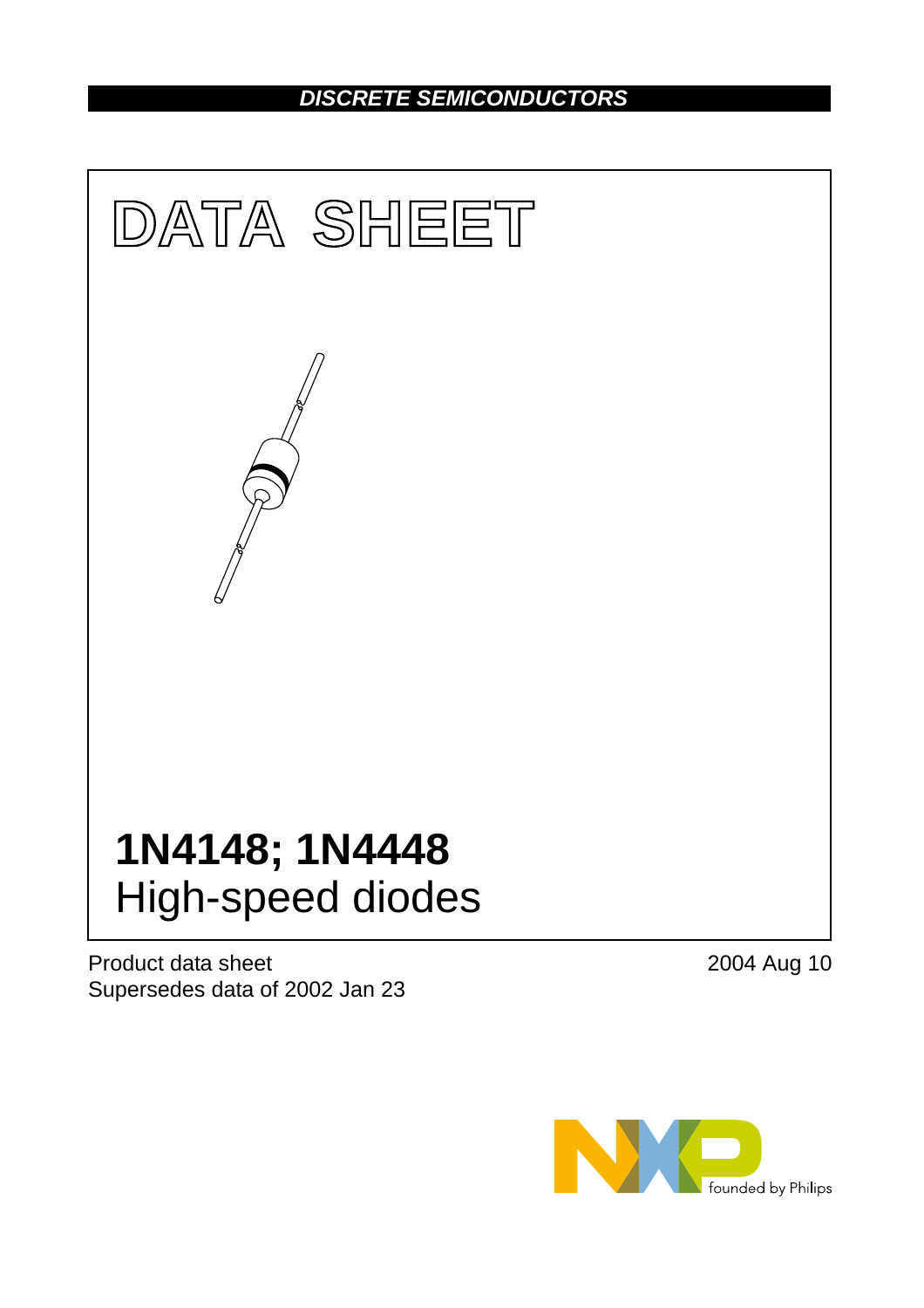### **FEATURES**

- Hermetically sealed leaded glass SOD27 (DO-35) package
- High switching speed: max. 4 ns
- General application
- Continuous reverse voltage: max. 100 V
- Repetitive peak reverse voltage: max. 100 V
- Repetitive peak forward current: max. 450 mA.

#### **APPLICATIONS**

• High-speed switching.

#### **DESCRIPTION**

The 1N4148 and 1N4448 are high-speed switching diodes fabricated in planar technology, and encapsulated in hermetically sealed leaded glass SOD27 (DO-35) packages.



#### **MARKING**

| <b>TYPE NUMBER</b> | <b>MARKING CODE</b> |
|--------------------|---------------------|
| 1N4148             | 1N4148PH or 4148PH  |
| 1N4448             | 1N4448              |

#### **ORDERING INFORMATION**

| <b>PACKAGE</b><br><b>TYPE NUMBER</b> |                                                     |                                                          |                   |  |
|--------------------------------------|-----------------------------------------------------|----------------------------------------------------------|-------------------|--|
|                                      | <b>VERSION</b><br><b>NAME</b><br><b>DESCRIPTION</b> |                                                          |                   |  |
| 1N4148                               | $\overline{\phantom{0}}$                            | hermetically sealed glass package; axial leaded; 2 leads | SOD <sub>27</sub> |  |
| 1N4448                               |                                                     |                                                          |                   |  |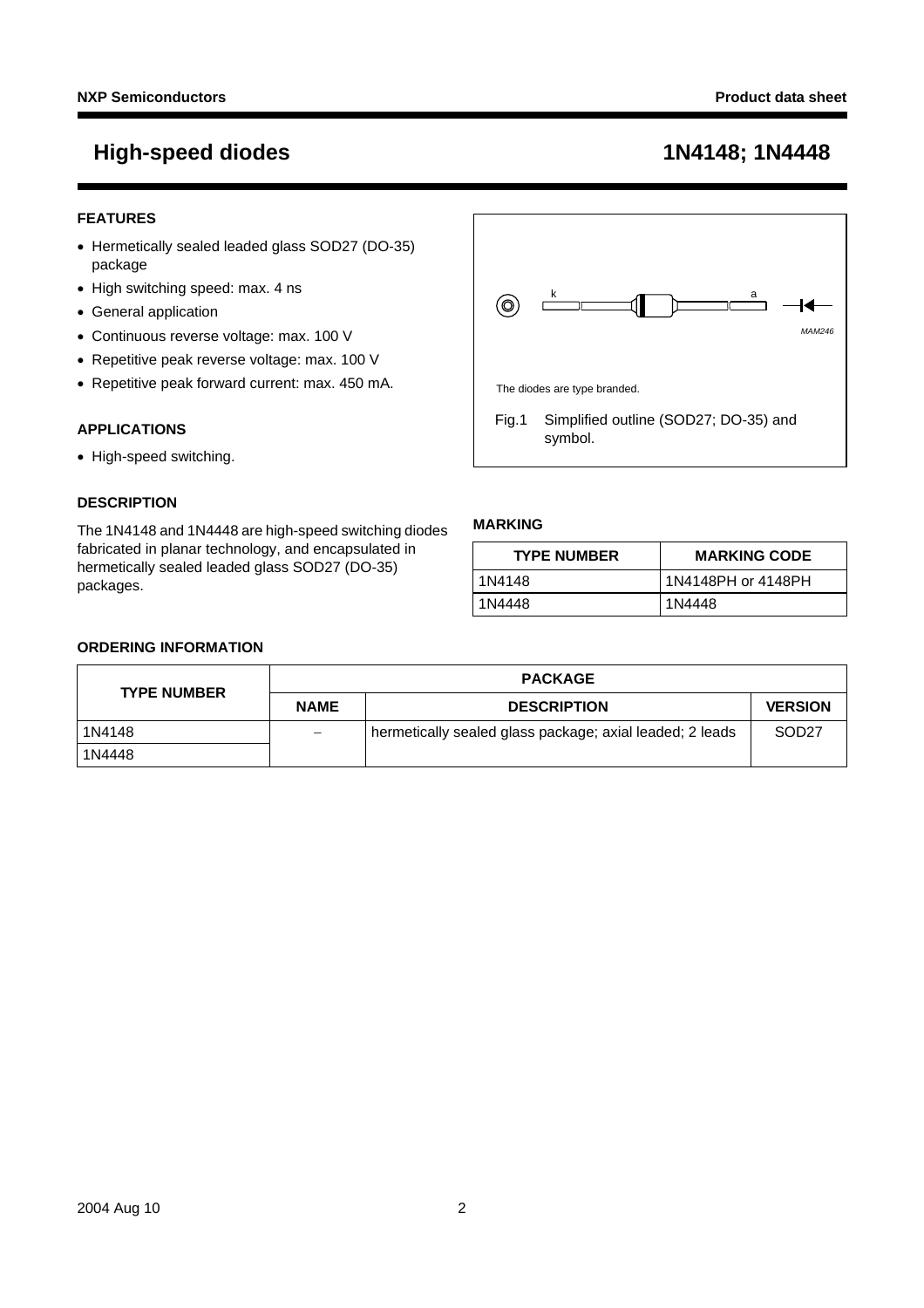### **LIMITING VALUES**

In accordance with the Absolute Maximum Rating System (IEC 60134).

| <b>SYMBOL</b>          | <b>PARAMETER</b>                    | <b>CONDITIONS</b>                                       | MIN.  | MAX.   | <b>UNIT</b> |
|------------------------|-------------------------------------|---------------------------------------------------------|-------|--------|-------------|
| <b>V<sub>RRM</sub></b> | repetitive peak reverse voltage     |                                                         |       | 100    | V           |
| $V_R$                  | continuous reverse voltage          |                                                         |       | 100    | V           |
| ΙF                     | continuous forward current          | see Fig.2; note 1                                       |       | 200    | mA          |
| <b>IFRM</b>            | repetitive peak forward current     |                                                         |       | 450    | mA          |
| <b>IFSM</b>            | non-repetitive peak forward current | square wave; $T_i = 25$ °C prior to<br>surge; see Fig.4 |       |        |             |
|                        |                                     | $t = 1 \mu s$                                           |       | 4      | A           |
|                        |                                     | $t = 1$ ms                                              |       |        | A           |
|                        |                                     | $t = 1$ s                                               |       | 0.5    | A           |
| $P_{\text{tot}}$       | total power dissipation             | $T_{amb}$ = 25 °C; note 1                               |       | 500    | mW          |
| $T_{\text{stg}}$       | storage temperature                 |                                                         | $-65$ | $+200$ | °C          |
| T,                     | junction temperature                |                                                         |       | 200    | $^{\circ}C$ |

#### **Note**

<span id="page-2-1"></span>1. Device mounted on an FR4 printed-circuit board; lead length 10 mm.

### **ELECTRICAL CHARACTERISTICS**

 $T_j = 25$  °C unless otherwise specified.

| <b>SYMBOL</b>   | <b>PARAMETER</b>         | <b>CONDITIONS</b>                                                                                                            | MIN.                     | MAX. | <b>UNIT</b> |
|-----------------|--------------------------|------------------------------------------------------------------------------------------------------------------------------|--------------------------|------|-------------|
| $V_F$           | forward voltage          | see Fig.3                                                                                                                    |                          |      |             |
|                 | 1N4148                   | $I_F = 10 \text{ mA}$                                                                                                        |                          |      | V           |
|                 | 1N4448                   | $I_F = 5$ mA                                                                                                                 | 0.62                     | 0.72 | V           |
|                 |                          | $I_F = 100$ mA                                                                                                               |                          |      | V           |
| $I_R$           | reverse current          | $V_R$ = 20 V; see Fig.5                                                                                                      |                          | 25   | nA          |
|                 |                          | $V_R$ = 20 V; T <sub>i</sub> = 150 °C; see Fig.5                                                                             |                          | 50   | μA          |
| $I_R$           | reverse current; 1N4448  | $V_R$ = 20 V; T <sub>i</sub> = 100 °C; see Fig.5                                                                             |                          | 3    | μA          |
| $C_d$           | diode capacitance        | $f = 1$ MHz; $V_R = 0$ V; see Fig.6                                                                                          |                          | 4    | рF          |
| $t_{rr}$        | reverse recovery time    | when switched from $I_F = 10$ mA to<br>$I_R$ = 60 mA; R <sub>1</sub> = 100 $\Omega$ ;<br>measured at $I_R = 1$ mA; see Fig.7 | $\overline{\phantom{0}}$ | 4    | ns          |
| $V_{\text{fr}}$ | forward recovery voltage | when switched from $I_F = 50$ mA;<br>$t_r = 20$ ns; see Fig.8                                                                |                          | 2.5  | V           |

### **THERMAL CHARACTERISTICS**

| <b>SYMBOL</b>  | <b>PARAMETER</b>                                                  | <b>CONDITIONS</b>         | <b>VALUE</b> | <b>UNIT</b> |
|----------------|-------------------------------------------------------------------|---------------------------|--------------|-------------|
| $R_{th(j-tp)}$ | thermal resistance from junction to tie-point   lead length 10 mm |                           | 240          | K/W         |
| $R_{th(j-a)}$  | thermal resistance from junction to ambient                       | lead length 10 mm; note 1 | 350          | K/W         |

### **Note**

<span id="page-2-0"></span>1. Device mounted on a printed-circuit board without metallization pad.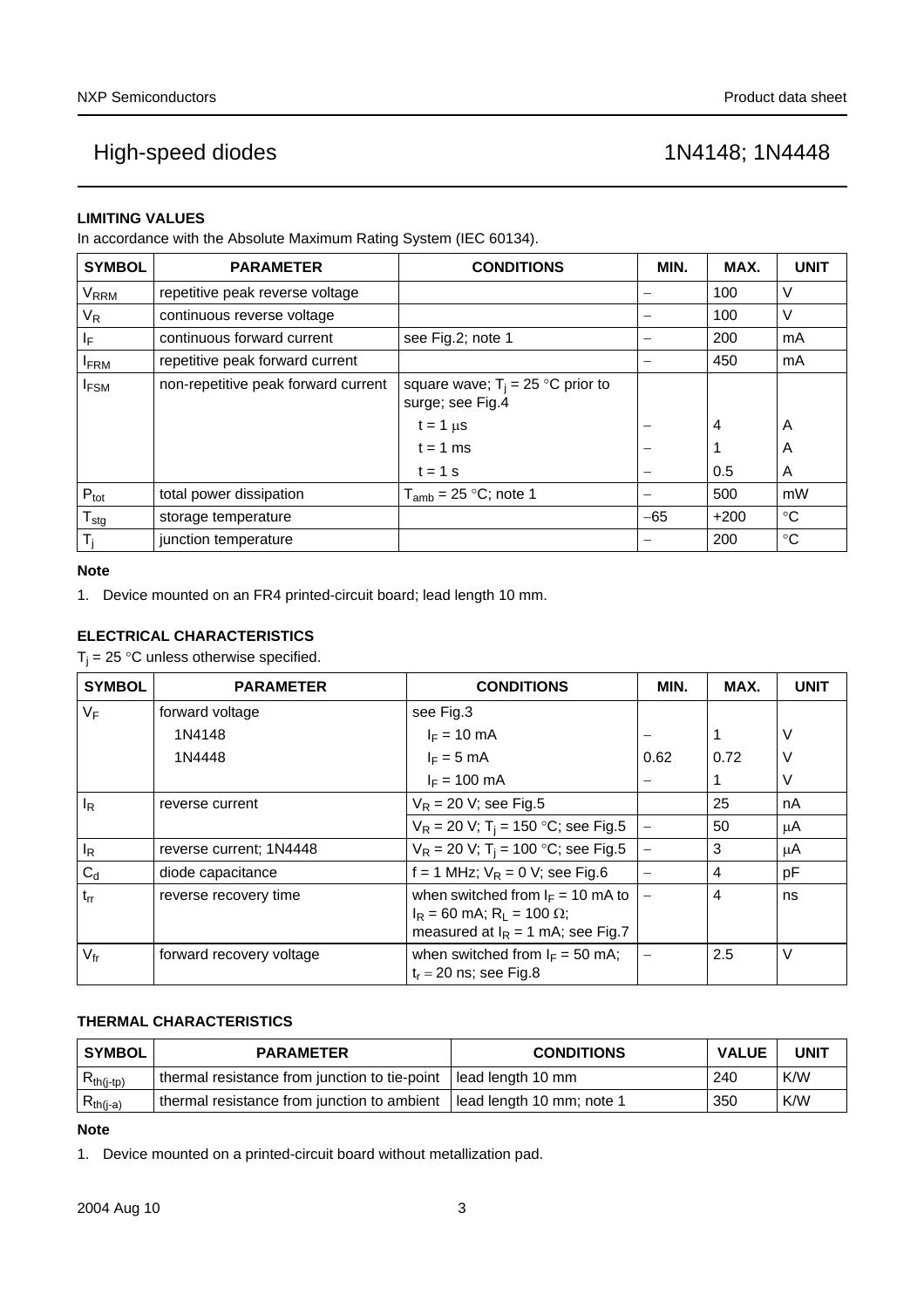### **GRAPHICAL DATA**

<span id="page-3-2"></span><span id="page-3-1"></span><span id="page-3-0"></span>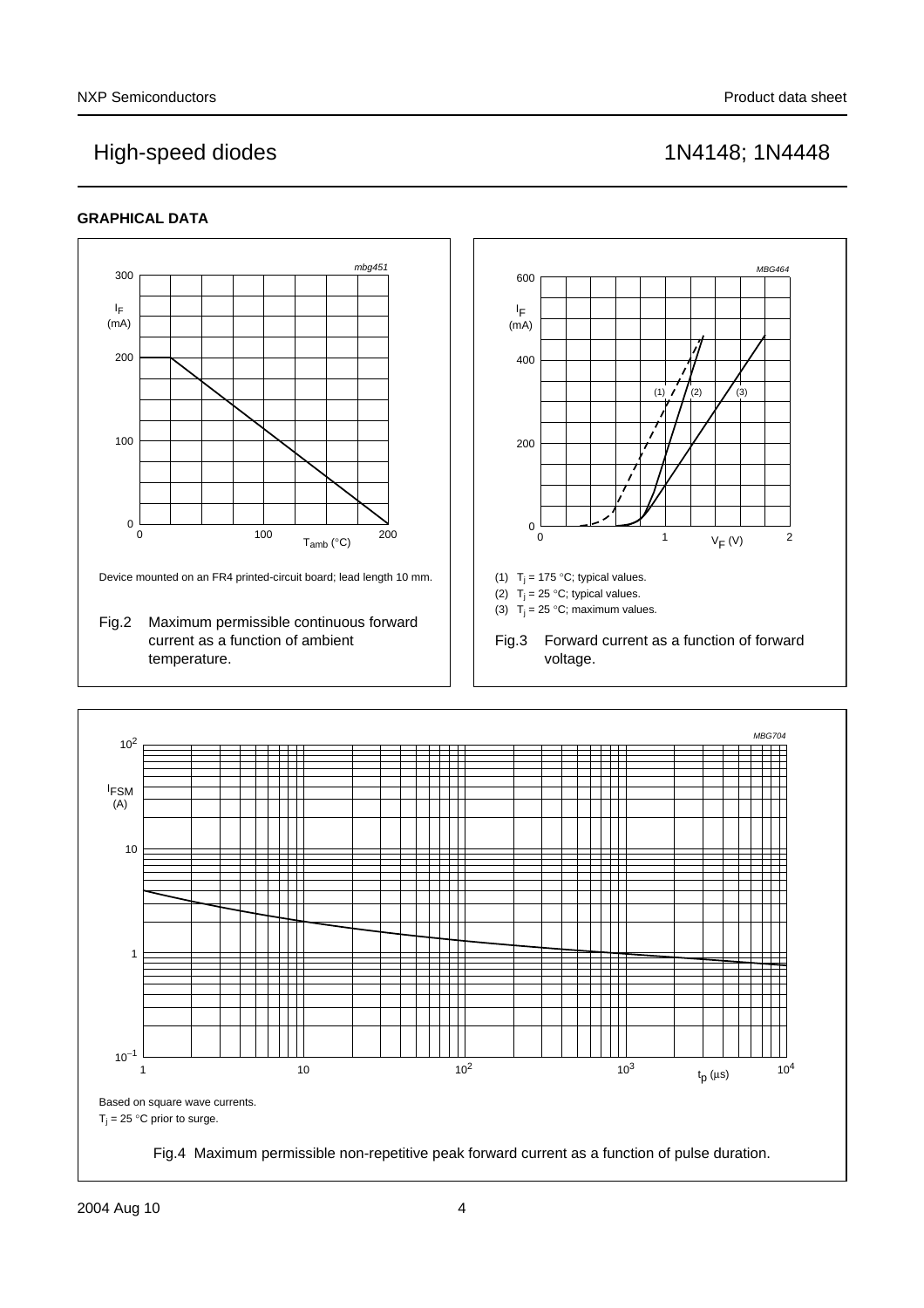<span id="page-4-1"></span><span id="page-4-0"></span>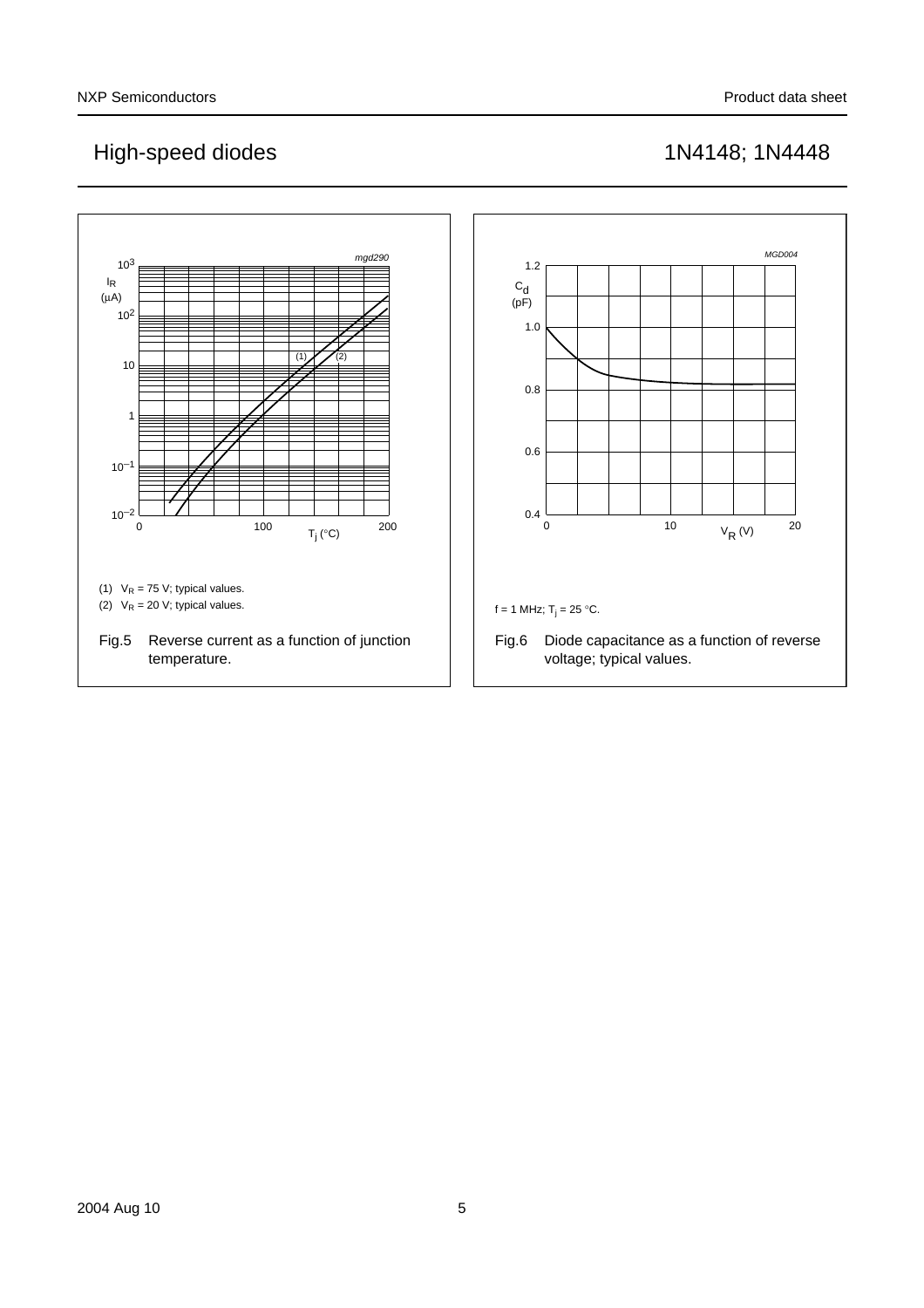

<span id="page-5-1"></span><span id="page-5-0"></span>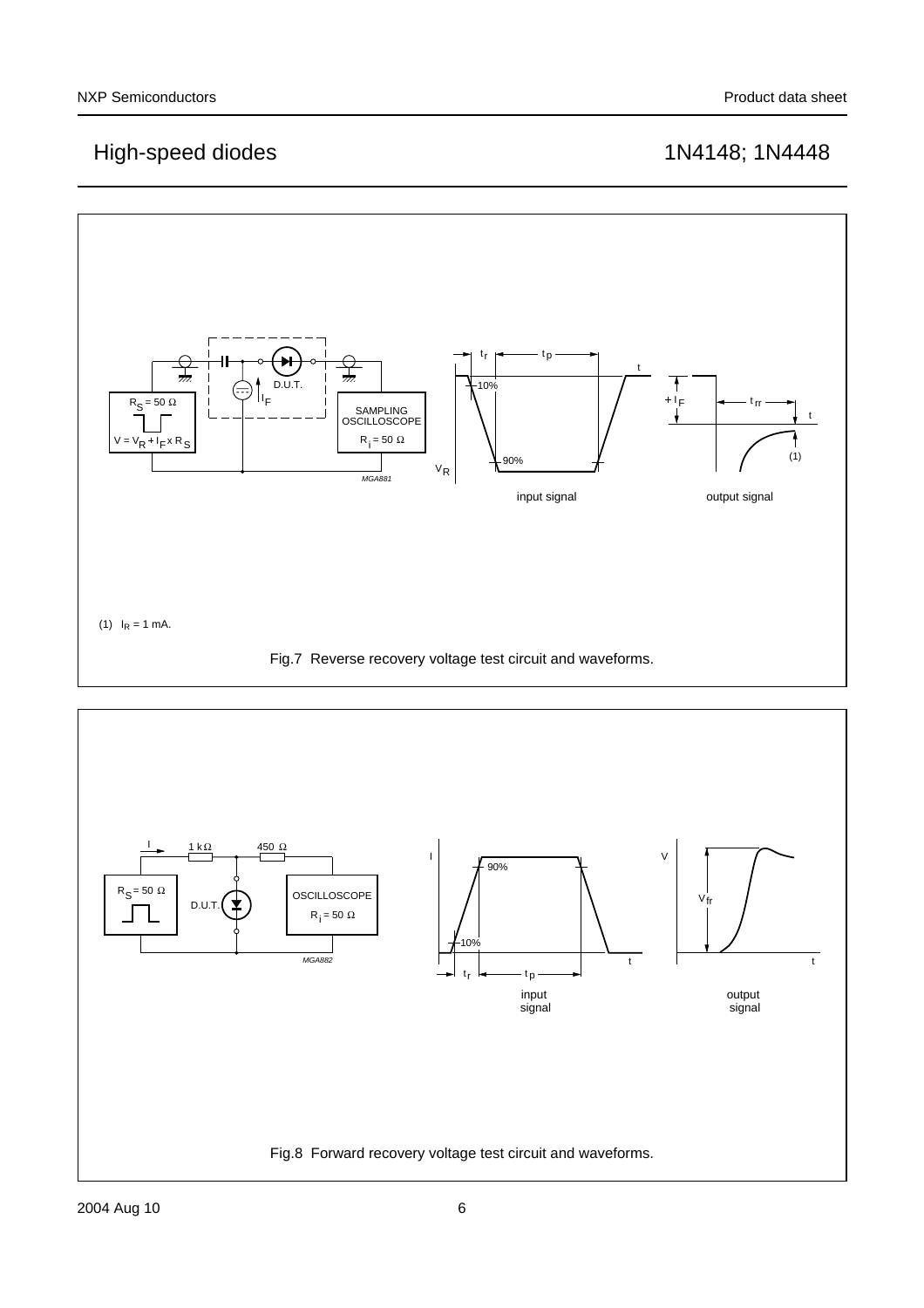#### **PACKAGE OUTLINE**

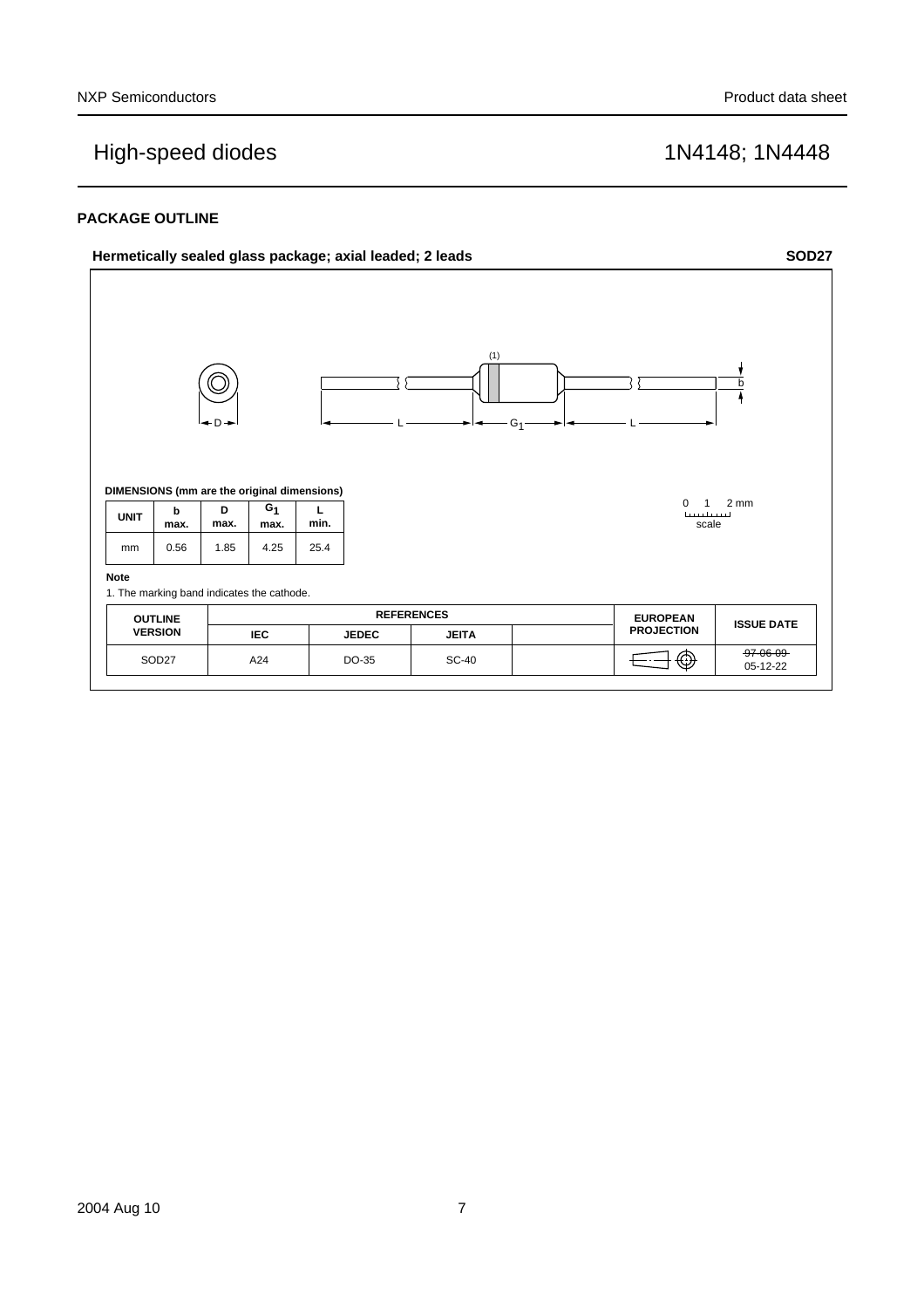| <b>DATA SHEET STATUS</b> |  |  |  |  |  |  |  |  |
|--------------------------|--|--|--|--|--|--|--|--|
|--------------------------|--|--|--|--|--|--|--|--|

| <b>DOCUMENT</b><br><b>STATUS(1)</b> | <b>PRODUCT</b><br><b>STATUS(2)</b> | <b>DEFINITION</b>                                                                        |
|-------------------------------------|------------------------------------|------------------------------------------------------------------------------------------|
| Objective data sheet                | Development                        | This document contains data from the objective specification for product<br>development. |
| Preliminary data sheet              | Qualification                      | This document contains data from the preliminary specification.                          |
| Product data sheet                  | Production                         | This document contains the product specification.                                        |

#### **Notes**

- <span id="page-7-0"></span>1. Please consult the most recently issued document before initiating or completing a design.
- <span id="page-7-1"></span>2. The product status of device(s) described in this document may have changed since this document was published and may differ in case of multiple devices. The latest product status information is available on the Internet at URL http://www.nxp.com.

#### **DISCLAIMERS**

**General** – Information in this document is believed to be accurate and reliable. However, NXP Semiconductors does not give any representations or warranties, expressed or implied, as to the accuracy or completeness of such information and shall have no liability for the consequences of use of such information.

**Right to make changes** - NXP Semiconductors reserves the right to make changes to information published in this document, including without limitation specifications and product descriptions, at any time and without notice. This document supersedes and replaces all information supplied prior to the publication hereof.

**Suitability for use**  $-MXP$  Semiconductors products are not designed, authorized or warranted to be suitable for use in medical, military, aircraft, space or life support equipment, nor in applications where failure or malfunction of an NXP Semiconductors product can reasonably be expected to result in personal injury, death or severe property or environmental damage. NXP Semiconductors accepts no liability for inclusion and/or use of NXP Semiconductors products in such equipment or applications and therefore such inclusion and/or use is at the customer's own risk.

**Applications** ⎯ Applications that are described herein for any of these products are for illustrative purposes only. NXP Semiconductors makes no representation or warranty that such applications will be suitable for the specified use without further testing or modification.

**Limiting values** – Stress above one or more limiting values (as defined in the Absolute Maximum Ratings System of IEC 60134) may cause permanent damage to the device. Limiting values are stress ratings only and operation of the device at these or any other conditions

above those given in the Characteristics sections of this document is not implied. Exposure to limiting values for extended periods may affect device reliability.

**Terms and conditions of sale** – NXP Semiconductors products are sold subject to the general terms and conditions of commercial sale, as published at http://www.nxp.com/profile/terms, including those pertaining to warranty, intellectual property rights infringement and limitation of liability, unless explicitly [otherwise agreed to in writing by NXP Semiconductors. In](http://www.nxp.com/profile/terms)  case of any inconsistency or conflict between information in this document and such terms and conditions, the latter will prevail.

**No offer to sell or license** — Nothing in this document may be interpreted or construed as an offer to sell products that is open for acceptance or the grant, conveyance or implication of any license under any copyrights, patents or other industrial or intellectual property rights.

**Export control** — This document as well as the item(s) described herein may be subject to export control regulations. Export might require a prior authorization from national authorities.

**Quick reference data** - The Quick reference data is an extract of the product data given in the Limiting values and Characteristics sections of this document, and as such is not complete, exhaustive or legally binding.